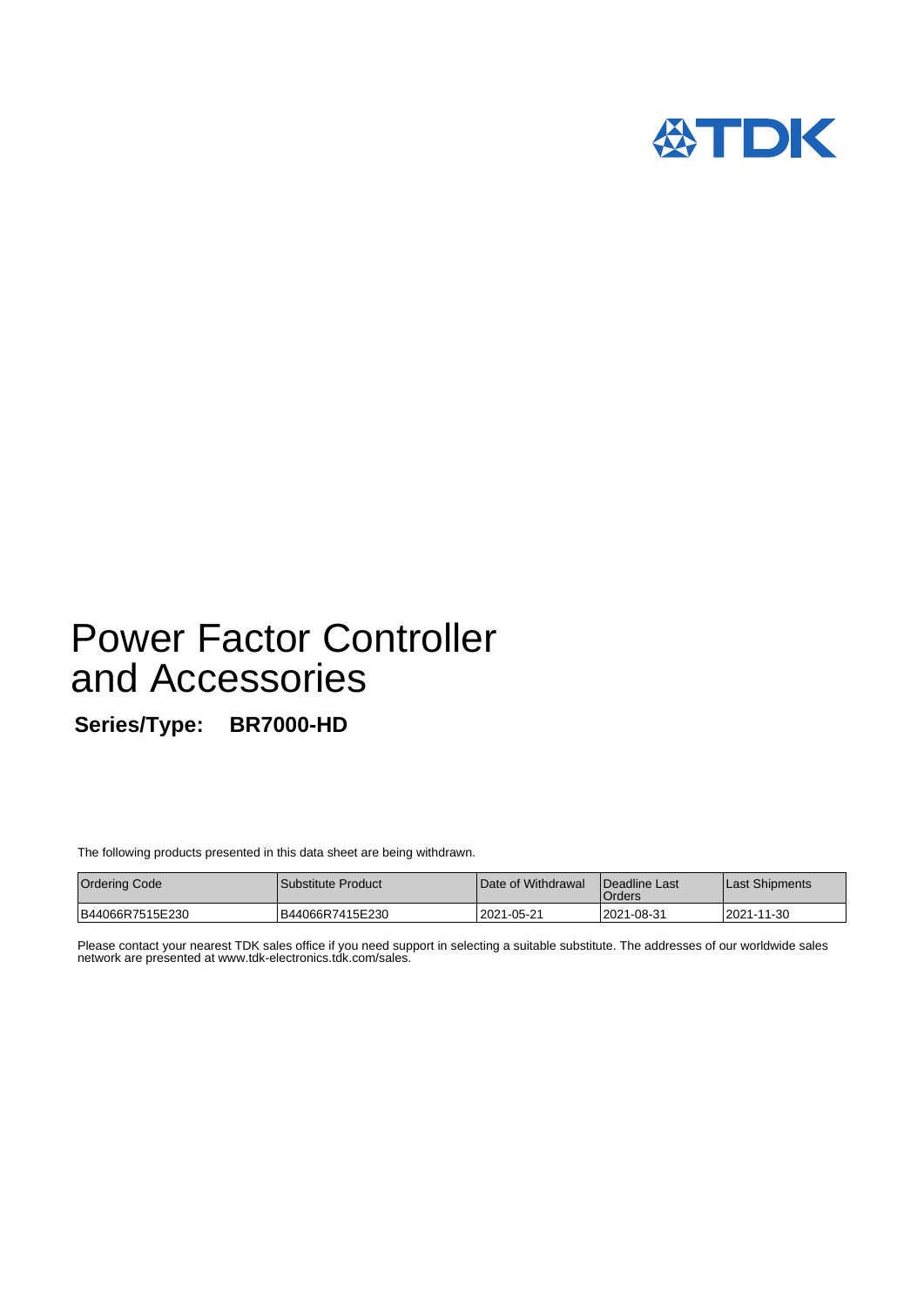

#### **Power Factor Controller BR7000 BR7000**

#### **General**

#### **Characteristics**

- $\blacksquare$  Three phase measuring and controlling
- $\blacksquare$  Switching relays customizable for three phase or single phase compensation
- $\blacksquare$  Mixed three and single phase compensation
- Usage as power factor controller and/or as measuring device
- Intelligent control
- $\blacksquare$  Menu driven handling (several plain languages)
- Optimized navigation in the menus by ESCAPE (ESC) button
- HELP-button for interactive help text (related to the particular menu)



#### **Measurement and display**

- 3-phase measurement of all relevant grid parameters (voltage, current, reactive power, active power, apparent power, frequency, harmonics up to the 31<sup>st</sup> order, temperature)
- Display and storage of maximum values, switching operations and operation time
- Display of date, time, operation
- Display of harmonics as THD value or for every harmonic as bar graph
- Oscilloscope mode for graphical display of a complete oscillation incl. harmonics
- Display of measured values freely programmable (display-editor)
- **D** Operation
- Graphic display 128 × 64 dots with max. 8 lines, BR7000-HD with OLED display
- User interface plain language; several languages
- $\blacksquare$  Self explanatory and optimized menu navigation

#### **Modes of operation**

- Display and automatic operation (normal control)
- **Programming**
- **Manual operation**
- Service operation
- Expert mode
- Oszi-mode
- **Display Editor**
- **Interface**
- C-TEST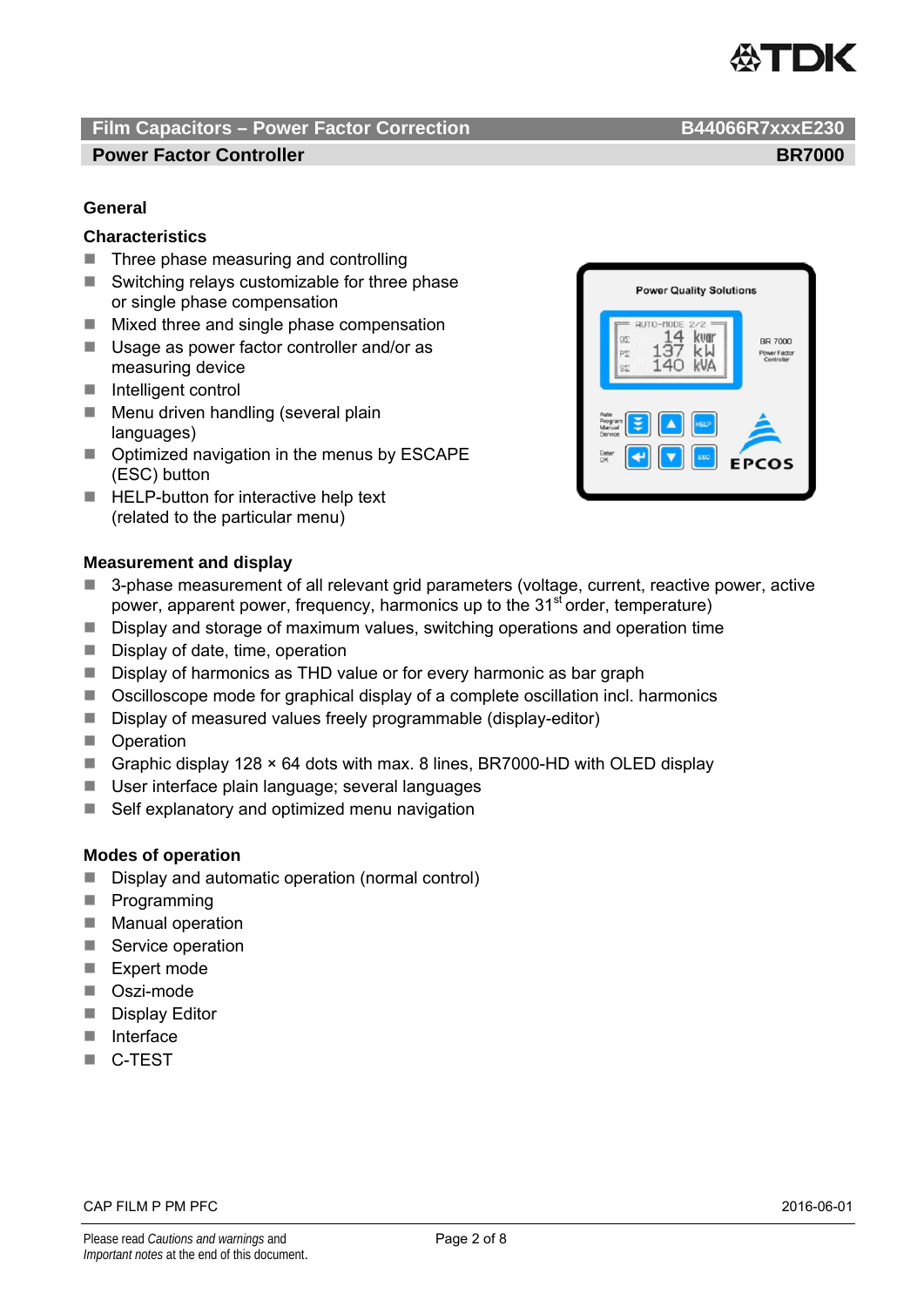

#### **Power Factor Controller BR7000 BR7000**

### **Controlling**

- Simple controlling 3-phase (3-phase capacitors), max, 15 switching outputs. For 3-phasemeasurement: controlling is done either according to the worst cos φ or average value. For singlephase-measurement: 2 current inputs are additionally available for measured capacitor bank currents
- Single phase controlling: max. 5 switching outputs for each phase  $(3 \cdot 5$  switching outputs); each phase is controlled separately. Single phase capacitors are switched to neutral.
- Mixed controlling: e.g.  $3 \cdot 3$  single phase capacitors per phase (L-N) for balancing and additional 6 outputs for normal 3-phase-capacitors.
- Separate controlling of single phase capacitors L-L (without neutral)

#### **Error messages**

- Over voltage/under voltage/no voltage
- **Over current**
- Over/under compensated
- Harmonics (THD exceeded)
- Over temperature
- C-defect
- Warning switching operations
- $\blacksquare$  Internal alert message with time stamp
- $\blacksquare$  1 alarm relav
- 1 relay freely programmable
- $\blacksquare$  1 relay for fan control

#### **Inputs**

- Operating voltage input: 110 ... 440 V AC ±10 %
- 3 measuring voltage inputs:  $30...440$  V AC (L-N) / 50...760 V AC (L-L)
- 3 current inputs: X:1A / X:5A
- $\blacksquare$  1 external input

#### **Outputs**

- $\blacksquare$  3  $\cdot$  5 relay outputs (contact NO) as switching outputs
- 3 relay outputs (contact NO) for message/alarm/fan
- 2 independent isolated interfaces RS485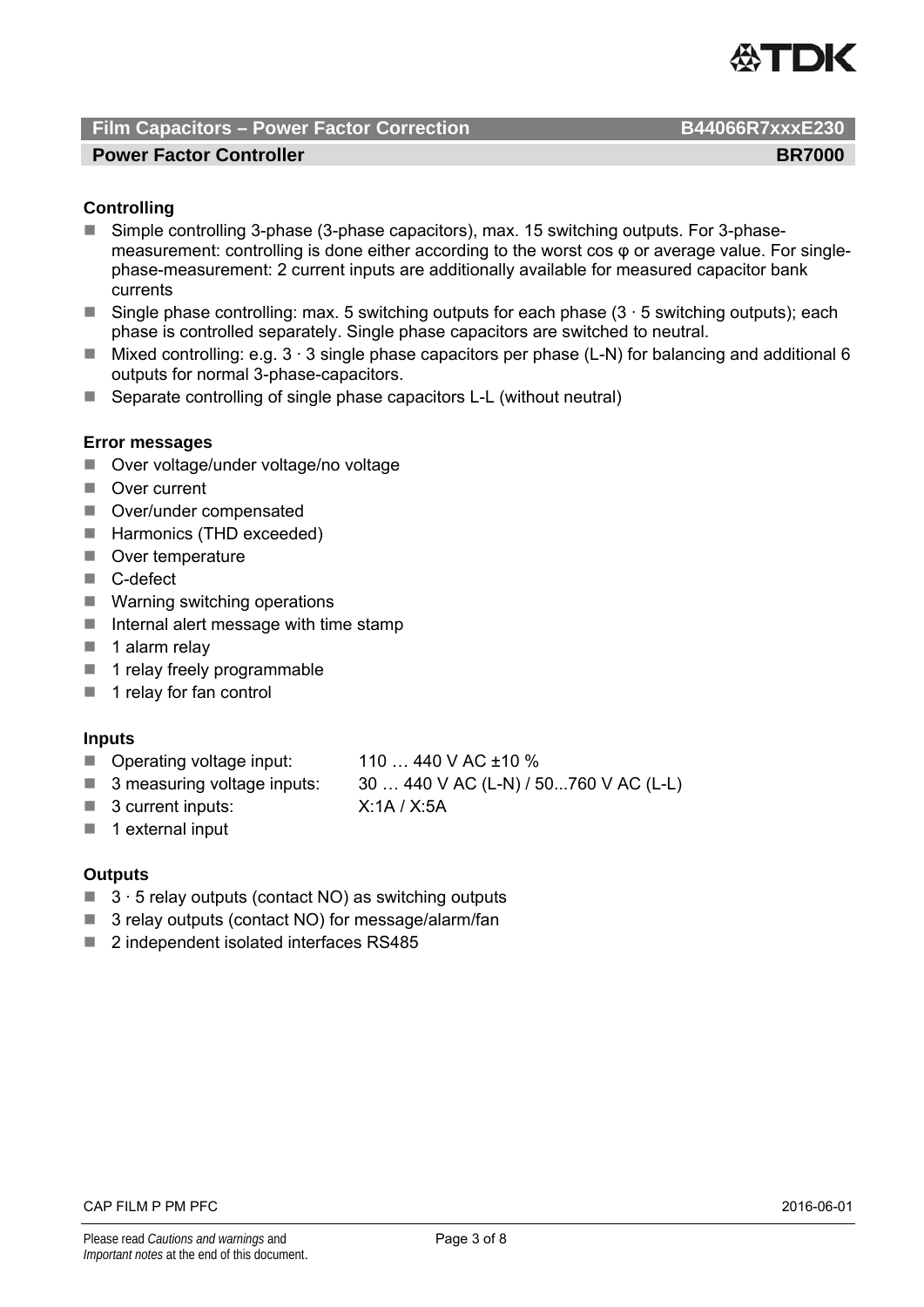

#### **Power Factor Controller BR7000 BR7000**

#### **Interfaces**

■ 2 independent, isolated RS485 interfaces; as RJ45 jack

#### Usage:

- As interface for PC for usage with Windows-Software BR7000-soft
- $\blacksquare$  Firmware update possible
- As system interface for coupling with other controllers or enlargement with system accessories
- As interface for customer specific usage

#### **Specialities**

- $■$  Time controlled functions possible by internal timer (e.g. time controlled target cos  $\varphi$ )
- $\blacksquare$  Internal second parameter set available
- Oscilloscope mode for graphical display of current and voltage individual phases selectable
- Display of harmonics as bar graph (fourier transformation)

#### **Accessory: BR software for PC**

- Connection to RS485-bus
- Administration of several PF-controller possible
- Convenient analysis of recorded values
- Direct connection to USB-port of PC via USB-adapter
- **Windows XP upwards**



Device settings and visualization Display and recording of grid parameters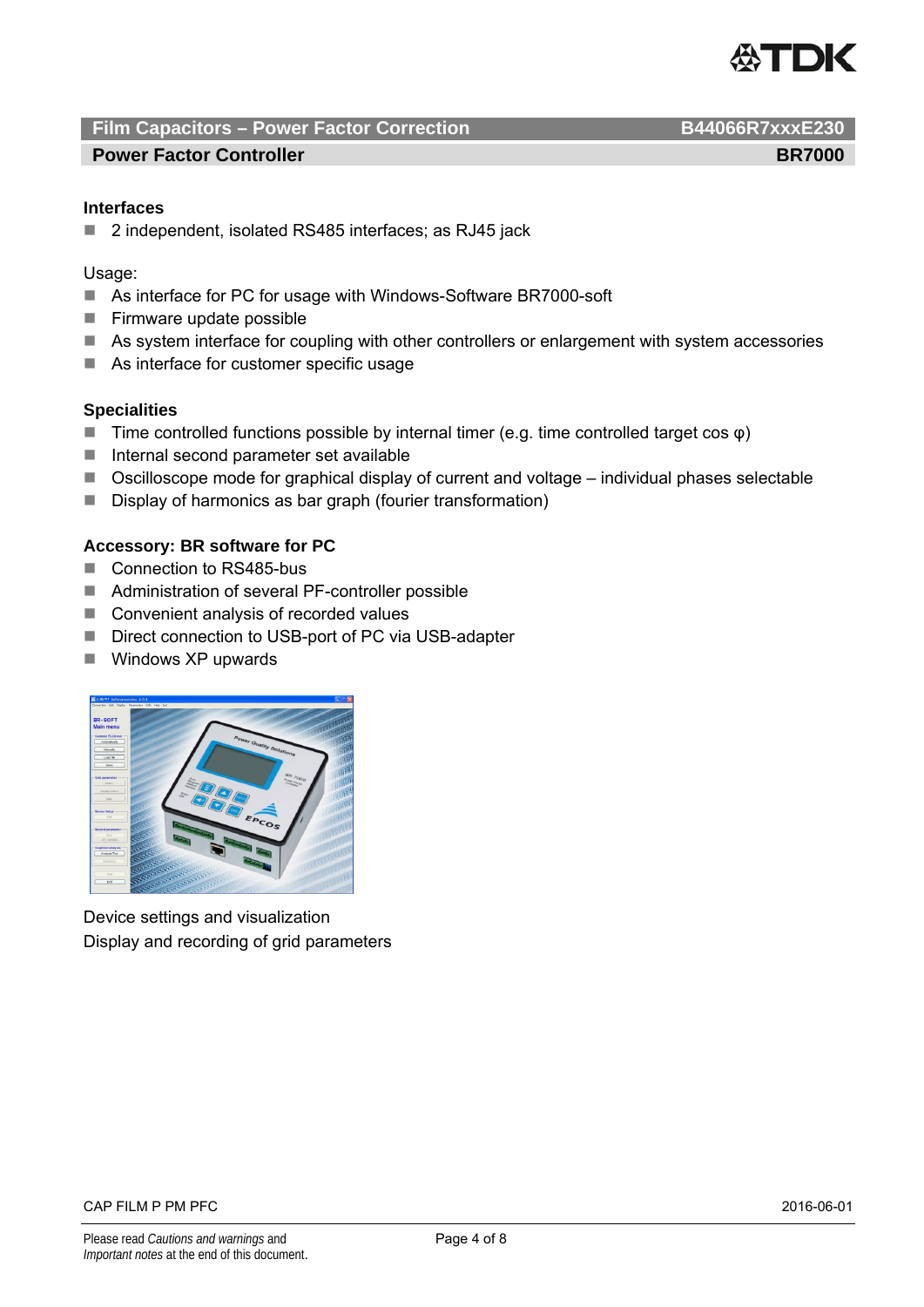

### **Power Factor Controller BR7000 BR7000**

# **Technical data**

| Operating voltage                               | 110  440 V AC ±10%, 50/60 Hz                                                |  |  |
|-------------------------------------------------|-----------------------------------------------------------------------------|--|--|
| Measuring voltage (3-phase)                     | 3 · 30  440 V AC (L-N), 50760Vac (L-L); 50/60 Hz                            |  |  |
| Measuring current (3-phase)                     | 3 · X: 5A / X:1A selectable                                                 |  |  |
| Power consumption                               | < 5 W (with 15 relays activated)                                            |  |  |
| Sensibility                                     | 50 mA / 10 mA                                                               |  |  |
| Switching outputs                               |                                                                             |  |  |
| Relay outputs for capacitor branches            | 15 relays, freely programmable for switching of 1- or 3-phase<br>capacitors |  |  |
| Alarm relay                                     | 1                                                                           |  |  |
| Message relay programmable                      | 1                                                                           |  |  |
| Relay for panel fan                             | 1                                                                           |  |  |
| Switching power of relays                       | 250 V AC, 1000 W                                                            |  |  |
| Number of active outputs                        | programmable                                                                |  |  |
| Operation and display<br><b>BR7000</b>          | illuminated full graphic display $128 \times 64$ dots                       |  |  |
| <b>BR7000-HD</b>                                | OLED character display, yellow                                              |  |  |
| Menu languages                                  | D/E/ES/F/RU/TR                                                              |  |  |
| Number of control series                        | 20                                                                          |  |  |
| Freely editable control series                  | 1 via Editor                                                                |  |  |
|                                                 |                                                                             |  |  |
| Controlling                                     | reach controlling of each phase (L-N) and (L-L)                             |  |  |
| Modes of operation                              | 1- phase: up to $3 \cdot 5$ single phase capacitors                         |  |  |
|                                                 | 3- phase: up to 15 three-phase capacitors                                   |  |  |
|                                                 | mixed Mode: for balancing and compensation                                  |  |  |
| Control principle                               | series switching, circular switching,                                       |  |  |
|                                                 | self-optimized intelligent switching mode                                   |  |  |
|                                                 | 4-quadrant operation                                                        |  |  |
| Measuring of current inside the capacitor       | possible                                                                    |  |  |
| target $cos \varphi$                            | 0.1 ind  0.1 cap adjustable                                                 |  |  |
| 2nd target $cos \varphi$ (result driven)        | 0.1 ind  0.1 cap adjustable                                                 |  |  |
| Switch on time                                  | selectable from 1 sec to 130 min                                            |  |  |
| Switch off time                                 | selectable from 1 sec to 130 min                                            |  |  |
| Discharge time                                  | selectable from 1 sec to 130 min                                            |  |  |
| Internal clock/several timers                   | yes                                                                         |  |  |
| Manual operation                                | yes                                                                         |  |  |
| Fixed steps /skip steps<br>Zero voltage release | programmable<br>standard                                                    |  |  |

CAP FILM P PM PFC 2016-06-01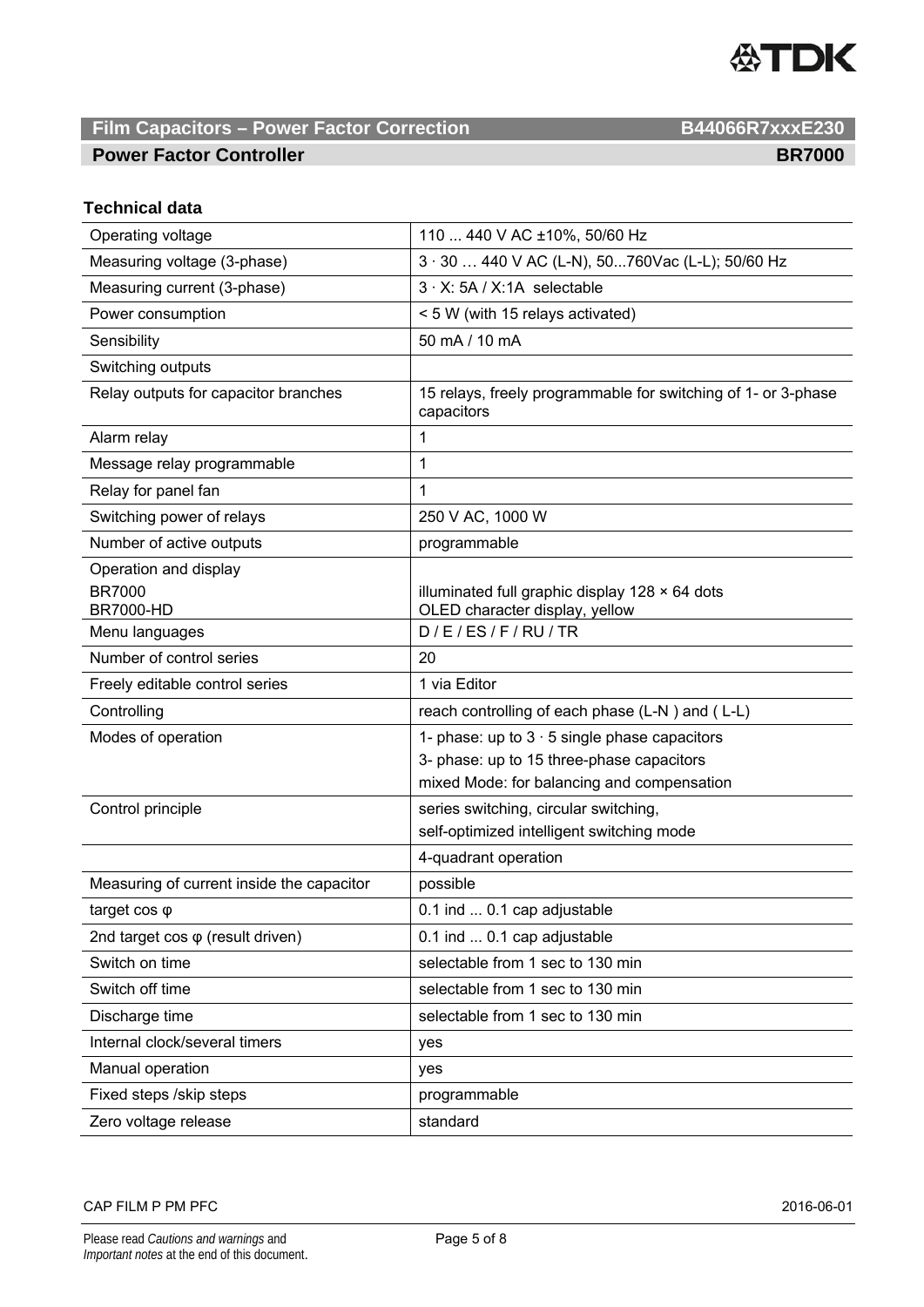

#### **Power Factor Controller BR7000 BR7000**

| <b>Display/Display functions</b>                                   |                                                                                      |  |
|--------------------------------------------------------------------|--------------------------------------------------------------------------------------|--|
| Display of grid parameters                                         | 3- phase                                                                             |  |
| As real value/in %/as bar graph                                    | $cos \varphi$ , V, I, f, Q, P, S, Q, THD-V, THD-I                                    |  |
| Large display of 3 grid parameters                                 | selection in display editor                                                          |  |
| Oscilloscope mode                                                  | available                                                                            |  |
| Precision                                                          | current/voltage: 1%                                                                  |  |
|                                                                    | active, reactive, apparent power: 2%                                                 |  |
| Integrated auxiliary function                                      | context depending, plain text                                                        |  |
| <b>Storage function</b>                                            |                                                                                      |  |
| Storage of maximum values                                          | voltage, current, active, reactive and apparent power,<br>temperature, THD-V, THD-I, |  |
| Storage of minimum values                                          | voltage                                                                              |  |
| Storage of switching operations                                    | each output, separately re-settable                                                  |  |
| Storage of operation time                                          | each capacitor, separately re-settable                                               |  |
| Error storage                                                      | error register in plain text with time stamp                                         |  |
| Error message                                                      | red backlight                                                                        |  |
| Temperature monitoring                                             | automatic switching off of steps                                                     |  |
| Temperature measuring range                                        | $-30$ +100 °C                                                                        |  |
| Interface                                                          | 2 independent isolated interfaces                                                    |  |
|                                                                    | RS485 (MODBUS RTU, system interface)                                                 |  |
| Grid measuring-, analysis- and<br>parameterization software        | for PC, included in the extend of delivery                                           |  |
| <b>External input</b>                                              | 230 V AC, isolated                                                                   |  |
| 2. Parameter set (target cos $\varphi$ )                           | via external input or event driven                                                   |  |
| Casing                                                             | panel-mounted instrument                                                             |  |
|                                                                    | DIN 43 700, 144 × 144 × 50 mm                                                        |  |
| Weight                                                             | 1 kg                                                                                 |  |
| Operating ambient temperature<br><b>BR7000</b><br><b>BR7000-HD</b> | -20  +60 °C<br>$-40 + 60$ °C                                                         |  |
| Protection class accord. DIN 40 050                                | front: IP54, rear: IP20                                                              |  |
| Safety standards                                                   | IEC 61010-1: 2011-07                                                                 |  |
| Interference resistance                                            | EN50082-1:1995                                                                       |  |
| <b>EMV</b> resistance                                              | IEC61000-4-2: 2009-12                                                                |  |
|                                                                    | IEC61000-4-4: 2013-04                                                                |  |
| Ordering codes<br><b>BR7000</b><br><b>BR7000-HD</b>                | B44066R7415E230<br>B44066R7515E230                                                   |  |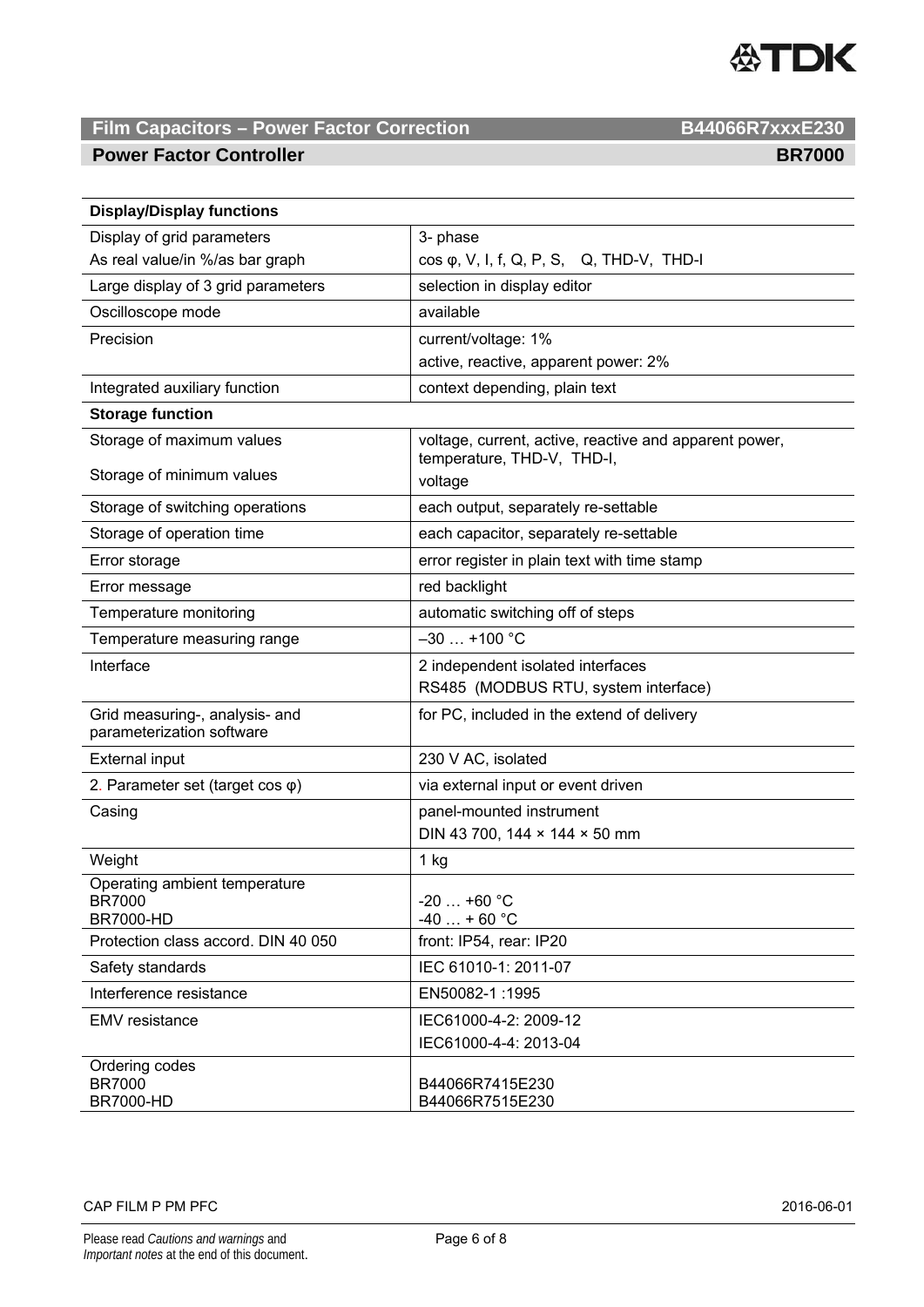

#### **Power Factor Controller BR7000 BR7000**

#### **Display of ordering codes for EPCOS products**

The ordering code for one and the same EPCOS product can be represented differently in data sheets, data books, other publications, on the EPCOS website, or in order-related documents such as shipping notes, order confirmations and product labels. **The varying representations of the ordering codes are due to different processes employed and do not affect the specifications of the respective products**. Detailed information can be found on the Internet under www.epcos.com/orderingcodes

#### **Cautions and Warnings**

Controller hunting: When putting the capacitor bank into operation, it is required to avoid needless switching cycles (means permanent switching on and off of steps without significant change of consumer load). This so called "controller hunting" would increase the number of switching operations of the connected contactors and capacitors and decrease the expected life cycle (wear out) and, in worst case, capacitor bursting and fire, etc . This can be avoided by a proper programming of the BR7000 with the actual system parameters (current transformer prim. and sec., first kvar step, control series, switching time).

U **Please read cautions information about PFC capacitors and cautions as well as installation and maintenance instructions in the actual version of the Product Profile** *Power Factor Correction* **to ensure optimum performance and prevent products from failing, and in worst case, bursting and fire, etc. The actual Product Profile is available at www.epcos.com/publications.**

**Information given in the PFC-product profile and values given in the data sheet reflect typical specifications. You are kindly requested to approve our product specifications or request our approval for your specification before ordering.**

**Note** 

For detailed information about PFC capacitors and cautions, refer to the latest version of EPCOS PFC Product Profile.